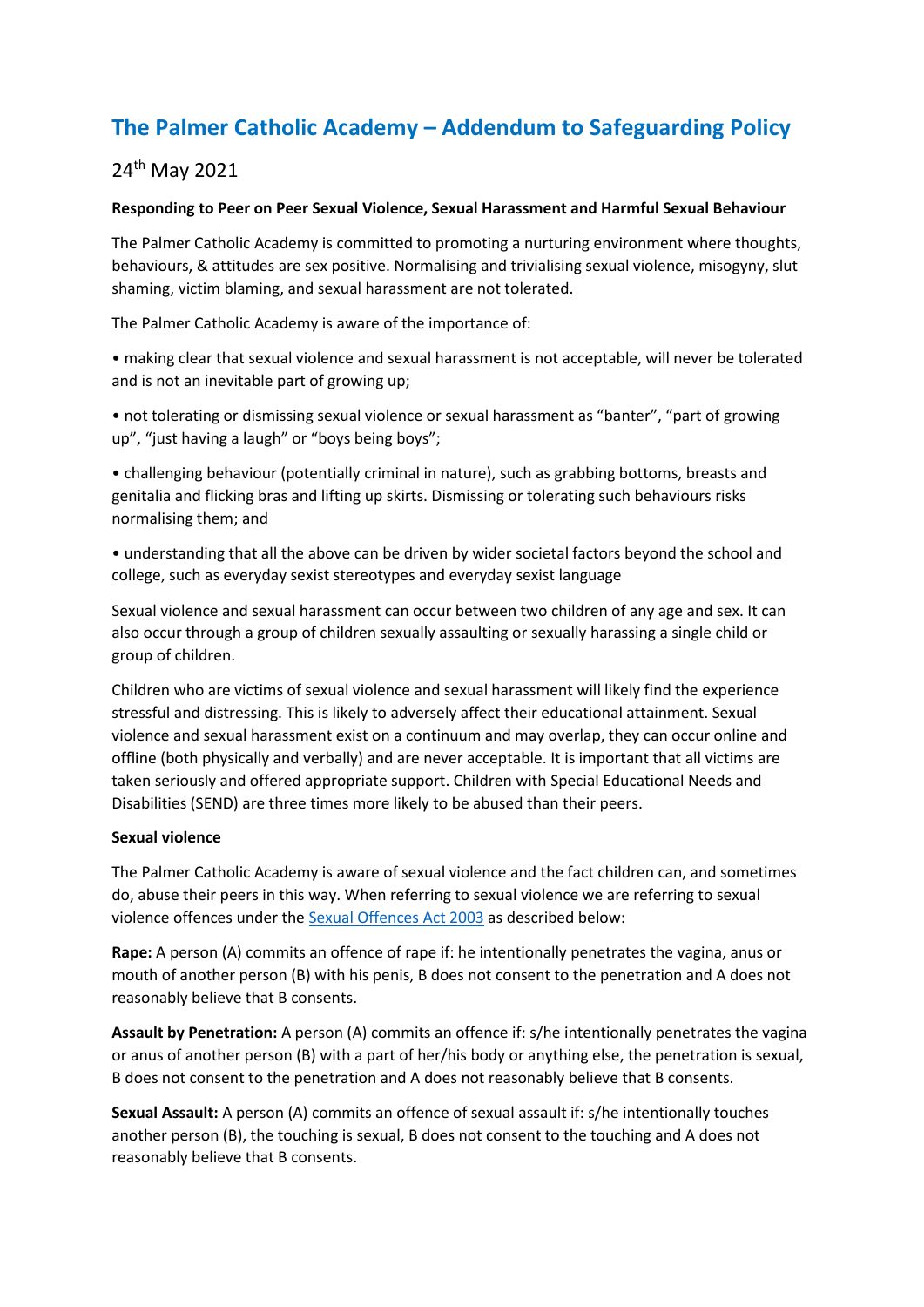Consent is about having the freedom and capacity to choose. Consent to sexual activity may be given to one sort of sexual activity but not another, e.g.to vaginal but not anal sex or penetration with conditions, such as wearing a condom. Consent can be withdrawn at any time during sexual activity and each time activity occurs. Someone consents to vaginal, anal or oral penetration only if s/he agrees by choice to that penetration and has the freedom and capacity to make that choice.

#### **Sexual Harassment**

Sexual harassment 'unwanted conduct of a sexual nature' that can occur online and offline and can include:

• sexual comments, such as: telling sexual stories, making lewd comments, making sexual remarks about clothes and appearance and calling someone sexualised names;

• sexual "jokes" or taunting;

physical behaviour, such as: deliberately brushing against someone, interfering with someone's clothes (schools and colleges should be considering when any of this crosses a line into sexual violence - it is important to talk to and consider the experience of the victim) and displaying pictures, photos or drawings of a sexual nature; and

• online sexual harassment. This may be standalone, or part of a wider pattern of sexual harassment and/or sexual violence. It may include:

- non-consensual sharing of sexual images and videos.
- sexualised online bullying;
- unwanted sexual comments and messages, including, on social media; and
- sexual exploitation; coercion and threats.

Harmful sexual behaviour (HSB): is an umbrella term that describes a range of sexual behaviours. Hackett et al. (2016) define HSB as "sexual behaviours expressed by children and young people under the age of 18 years old that are developmentally inappropriate, that may be harmful towards self or others, or be abusive towards another child, young person or adult".

This definition captures a range of behaviours, both offline and online, such as sexualised, gendered or sexist name calling, sexual image sharing without consent, unwanted sexual touching, sexual assault and rape. Sexual behaviours are seen across a continuum ranging from normal and appropriate sexual behaviours that are expected from people of a certain developmental age through to sexual behaviours that are inappropriate, problematic, abusive or violent.

| Normal        | Developmentally expected                           |
|---------------|----------------------------------------------------|
|               | Socially acceptable                                |
|               | Consensual, mutual, reciprocal                     |
|               | Shared decision making                             |
| Inappropriate | Single instances of inappropriate sexual behaviour |
|               | Socially acceptable behaviour within peer group    |
|               | Context for behaviour may be inappropriate         |
|               | Generally consensual and reciprocal                |
| Problematic   | Problematic and concerning behaviours              |
|               | Developmentally unusual and socially unexpected    |
|               | No overt elements of victimisation                 |
|               | Consent issues may be unclear                      |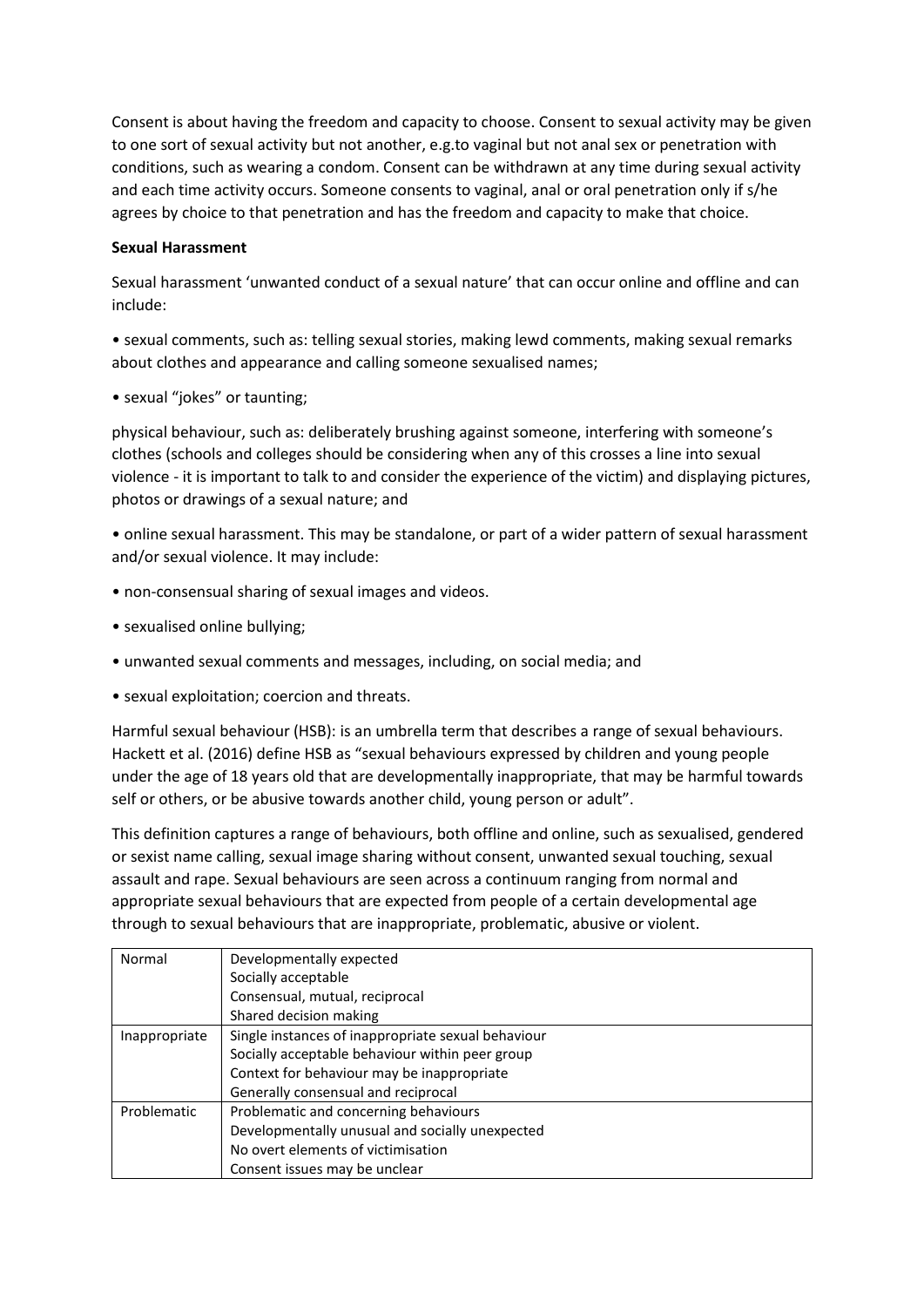|         | May lack reciprocity or equal power                                                        |
|---------|--------------------------------------------------------------------------------------------|
|         | May include levels of compulsivity                                                         |
| Abusive | Victimising intent or outcome                                                              |
|         | Includes misuse of power                                                                   |
|         | Coercion and force to ensure victim compliance                                             |
|         | Intrusive                                                                                  |
|         | Informed consent lacking or not able to be freely given by victim                          |
|         | May include elements of expressive violence                                                |
|         | Violent                                                                                    |
|         | Physically violent sexual abuse                                                            |
|         | Highly intrusive                                                                           |
|         | Instrumental violence which is physiologically and/or sexually arousing to the perpetrator |
|         | Sadism                                                                                     |

#### **Managing reports relating to current students**

Part 5 o[f Keeping Children Safe in Education 2020](https://assets.publishing.service.gov.uk/government/uploads/system/uploads/attachment_data/file/954314/Keeping_children_safe_in_education_2020_-_Update_-_January_2021.pdf) sets out how schools and colleges should manage reports of child-on-child sexual violence and harassment. The needs and wishes of the victim are central. Considerations should include how the investigation proceeds and what support the victim requires (see paragraph 278 of the guidance). The guidance also links through to a further Department for Education (DfE) advice document from May 2018: ['Sexual violence and sexual](https://assets.publishing.service.gov.uk/government/uploads/system/uploads/attachment_data/file/719902/Sexual_violence_and_sexual_harassment_between_children_in_schools_and_colleges.pdf)  [harassment between children in schools and colleges'](https://assets.publishing.service.gov.uk/government/uploads/system/uploads/attachment_data/file/719902/Sexual_violence_and_sexual_harassment_between_children_in_schools_and_colleges.pdf). The DfE advice set out the steps you should take to manage the students involved, including risk assessments, separating the students in lessons, investigating the report, and supporting the victim and alleged perpetrator.

The Palmer Catholic Academy ensures that staff have received training on how to hear disclosures, especially those of around sexual abuse, reporting to the DSL, and evidence that staff do understand how to manage reports.

Reports of child-on-child sexual abuse or sexual harassment can be complex to manage, and multiagency support (particularly children's social care and the police) can often help. Where a report of rape, assault by penetration or sexual assault is made, children's social care and the police should be informed. Before doing so, it is important to discuss this with the victim, explaining why it is important for other agencies to know and how these agencies will be able to support the victim.

When there has been a report of sexual violence, the Designated Safeguarding Lead (DSL) should make an immediate risk and needs assessment. It is the school's responsibility to ensure that a Risk Assessment is carried out for any child that is SEND and is non-verbal. Where there has been a report of sexual harassment, the need for a risk assessment should be considered on a case-by-case basis.

Other allegations can be managed within the school and/or with support from children's social care providers.

#### **Support for victims**

It is essential that victims are protected, offered appropriate support and every effort is made to ensure their education is not disrupted. It is also important that other children, adult students and school and college staff are supported and protected as appropriate.

The NSPCC have set up a dedicated helpline. Young people and adults can contact th[e NSPCC](https://www.nspcc.org.uk/about-us/news-opinion/2021/sexual-abuse-victims-schools-helpline/) helpline, Report Abuse in Education on 0800 136 663 or emai[l help@nspcc.org.uk](mailto:help@nspcc.org.uk)